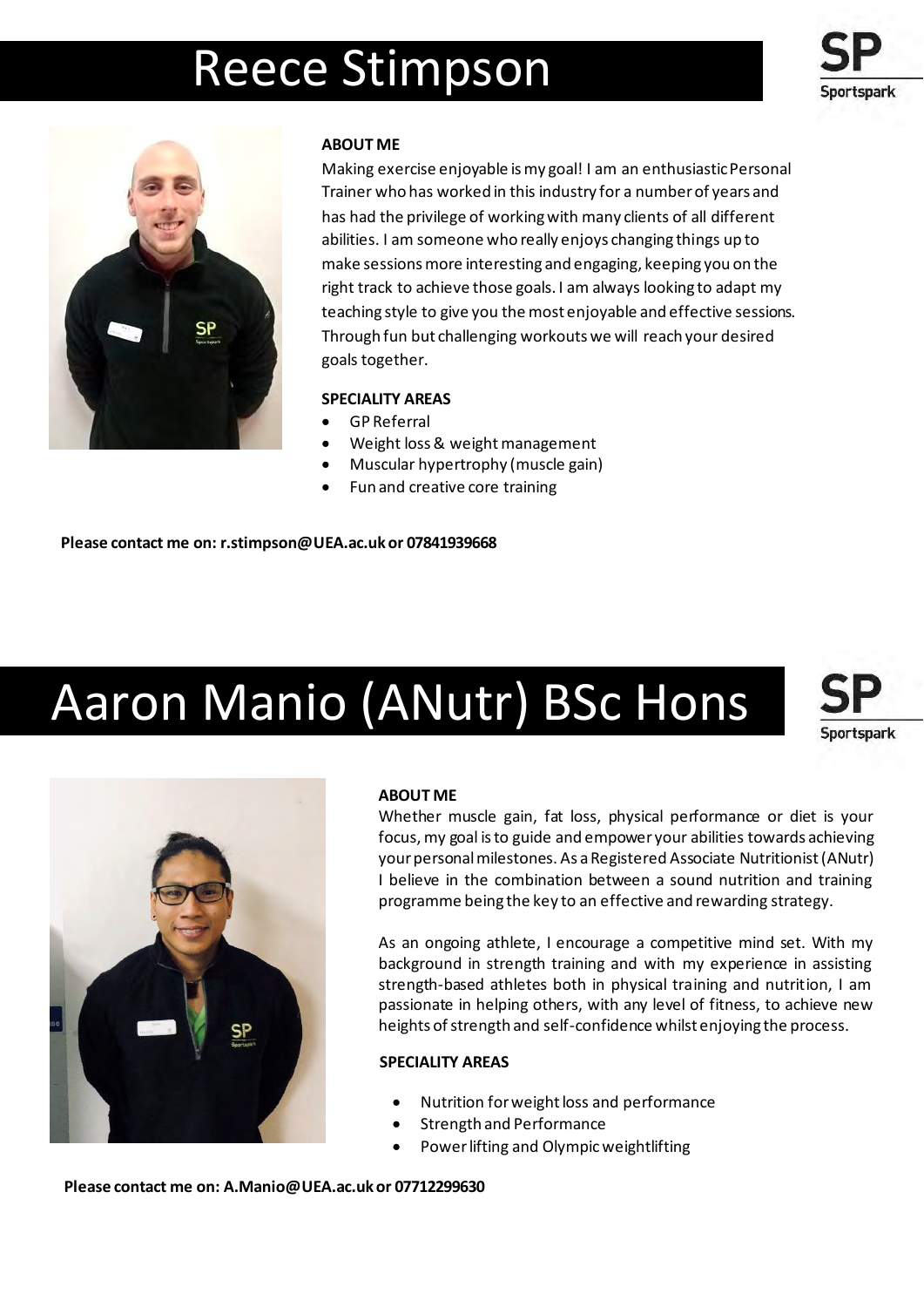# Iain Kermode BA. Hons



### **ABOUT ME**

Having worked in the Fitness Industry since 2009, I have worked with over 200 clients. I understand that it can be a balancing act between your numerous commitments. I focus on helping you develop an enjoyable routine that will allow you to achieve results and still have a life! I am a keen sportsman having played cricket all my life as well as enjoying strength training, golf and football. I am the current Fitness Manager here at the Sportspark.

Sportspark

Sportspark

### SPECIALITY AREAS

- Obesity and Diabetes
- Functional Training
- Corrective Exercise
- Exercise Referral

**Please contact me on: [I.kermode@uea.ac.uk o](mailto:I.kermode@uea.ac.uk)r 01603 593865** 

# Joe Brown



# **ABOUT ME**

Personal Training is something I love doing! I am so enthusiastic about helping others and making people a better version of themselves. I'm always looking to improve my methods of coaching further, gaining as much knowledge as possible to help as many people as I can, whether it be in the gym or outside the gym. I always try and change things up to make sessions more interesting and engaging. I always go with the saying, every goal achieved is one step closer to your dream.

#### **SPECIALITY AREAS**

- Specialist in Flexibility, Aesthetics and Gymnastics
- Level 3 Personal Trainer
- Level 2 Gym Instructor
- Strength & Conditioning Intern
- Body Confidence
- Nutritional Advisor

**Please contact me on: joeedwardbrown1@gmail.com or 07479640316**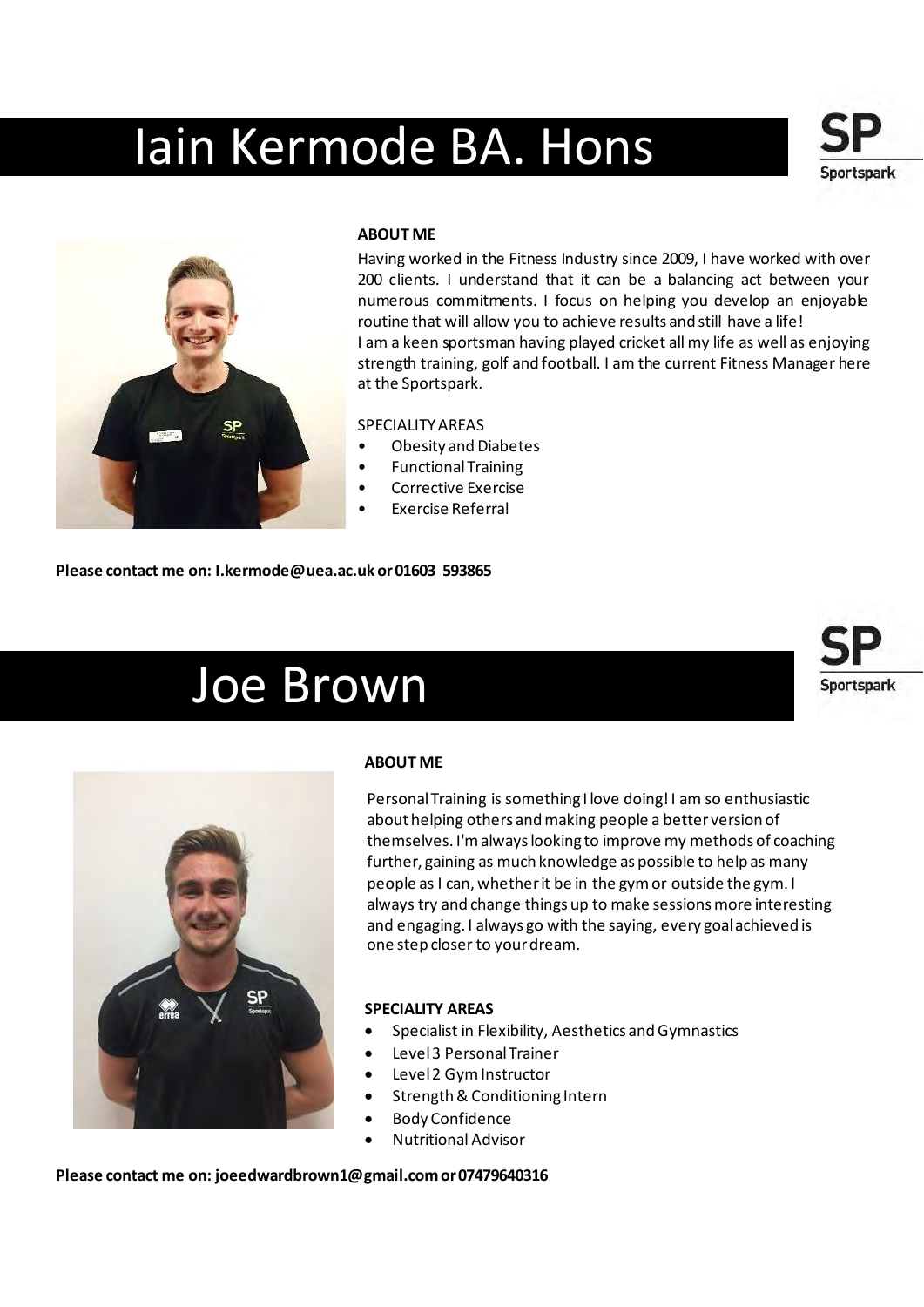# James Warren MSc.





### **ABOUT ME**

Having come from a background in individual sports, I encourage a selfcompetitive attitude. Challenging yourself and taking pride in the achievements you have already made.

Using my knowledge and experience of strength and conditioning to achieve optimal performance whatever the goal. I favour compound movements, stimulating more muscle mass to evoke big gains in strength, size or fat loss.

#### **SPECIALITY AREAS**

- Sports performance
- Gaining strength, power, speed and muscle mass
- Posture and core stability
- Injury prevention

**Please contact me on: [James.Warren@uea.ac.uk o](mailto:James.Warren@uea.ac.uk)r 01603 593865**

# Mark Cundle MA. Cert





# **ABOUT ME**

Having been a coach for just over 10 years, I have developed a wide range of knowledge within sports, fitness and nutrition. Whether it be specific sports conditioning, muscle gain, weight loss or increasing your fitness, I am confident that I can help you. More so, I am always looking to improve my methods and to ensure that you get the best training possible delivered to you. No goal is out of reach.

As well as the above, I coach Elite level Self-Defence and Martial Arts, as well as boxing and Kick-boxing for all ages and ability levels.

#### **SPECIALITY AREAS**

- Muscular Hypertrophy (Muscle Gain)
- Level 3 Athletic Sports Conditioning
- Weight Loss
- Elite Level Combat Coach

**Please contact me on[: m.cundle@uea.ac.uk o](mailto:m.cundle@uea.ac.uk)r 07495286667**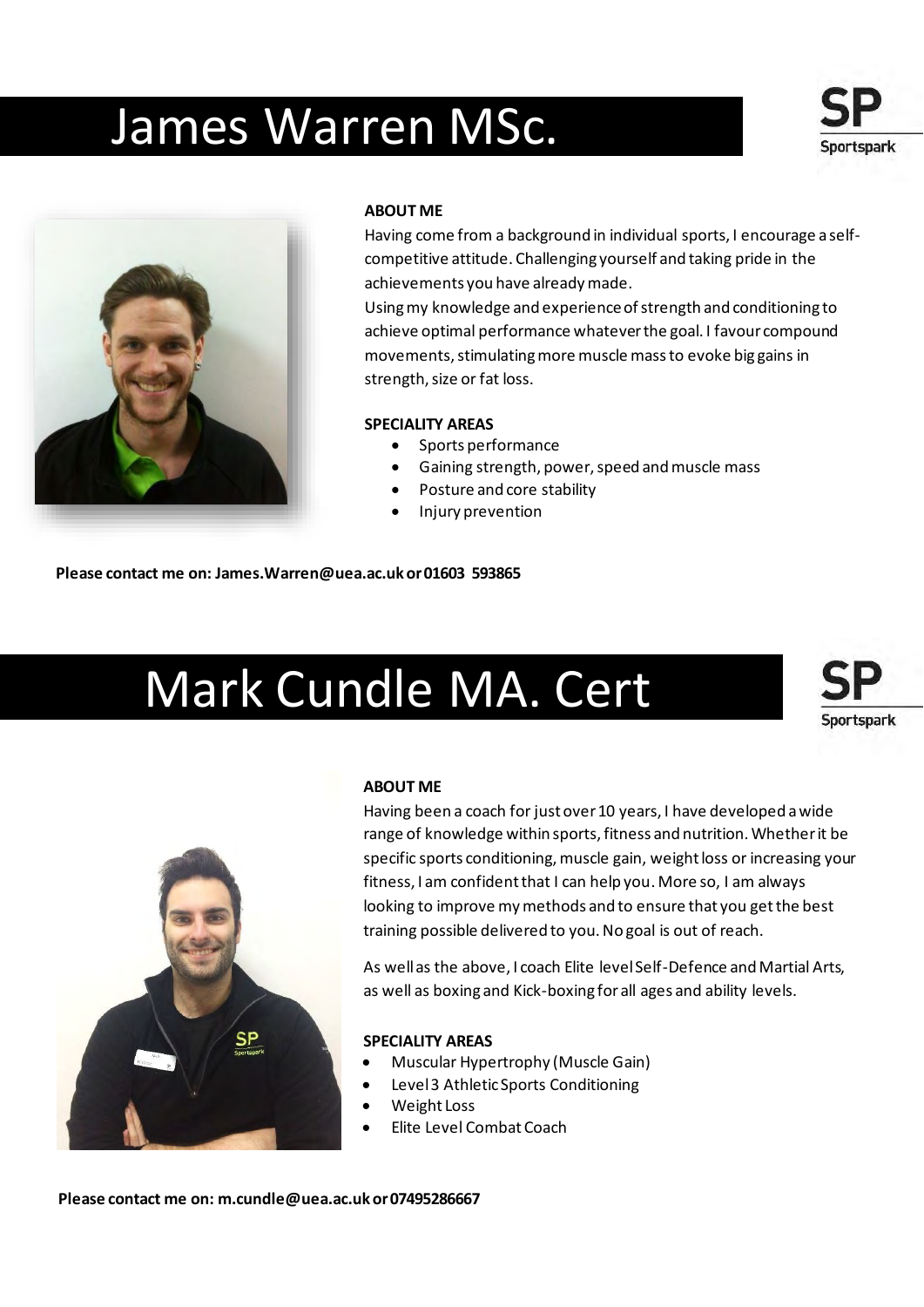# Tyree Poll-White





# **ABOUT ME**

It's all in the name; **'Personal'** Trainer. I'm here to ensure you reach your goals with a programme tailored specifically to you and help you become more comfortable and confident in any gym environment. I strongly believe in teaching correct form and coaching getting a full range of motion with every exercise in order to gain full benefits and make maximum progression with each session! Sessions with me will be both challenging and fun as I always like to incorporate new

exercises that will push your boundaries every time. I guarantee you will be surprised at what you are capable of!

# **SPECIALITY AREAS**

- Core work
- Boxing Pad work/MMA Drills
- Cardiovascular endurance
- Level 2 studio spinning instructor
- Muscular hypertrophy (muscle gain)
- [Weight loss and](mailto:r.stimpson@UEA.ac.uk) weight management

**Please Contact me on:** pollwhitefitness@gmail.com **or 07732116426**

# ASHLEY ROYSTON LODER





#### **SPECIALITY AREAS**

# **ABOUT ME**

I take a Holistic approach to Personal Training and like to approach the full picture of a client, focusing on physical and mental performance. Inside or outside the gym I like to give the inspiration to achieve your fitness goals. Having had a few health scares in my life I have got a unique understanding of using fitness to overcome problems of recovering from a serious health scare or a trauma in life, I used getting back into training to help my body and mind recover.

I like to make my clients feel confident in any situation. I am passionate about keeping healthy and believe that a good workout programme alongside a healthy diet is a key to overall well-being.

- Level 3 Personal Training
- Helping with anxious clients
- Recovery after Trauma
- 5 fundamentals, Squat-Deadlift-Row-Press-Overhead
- Cycling/Mountain Biking Training
- Nutritional Advice

#### **Please Contact me on: ashleyloder@gmail.com or 07783490037**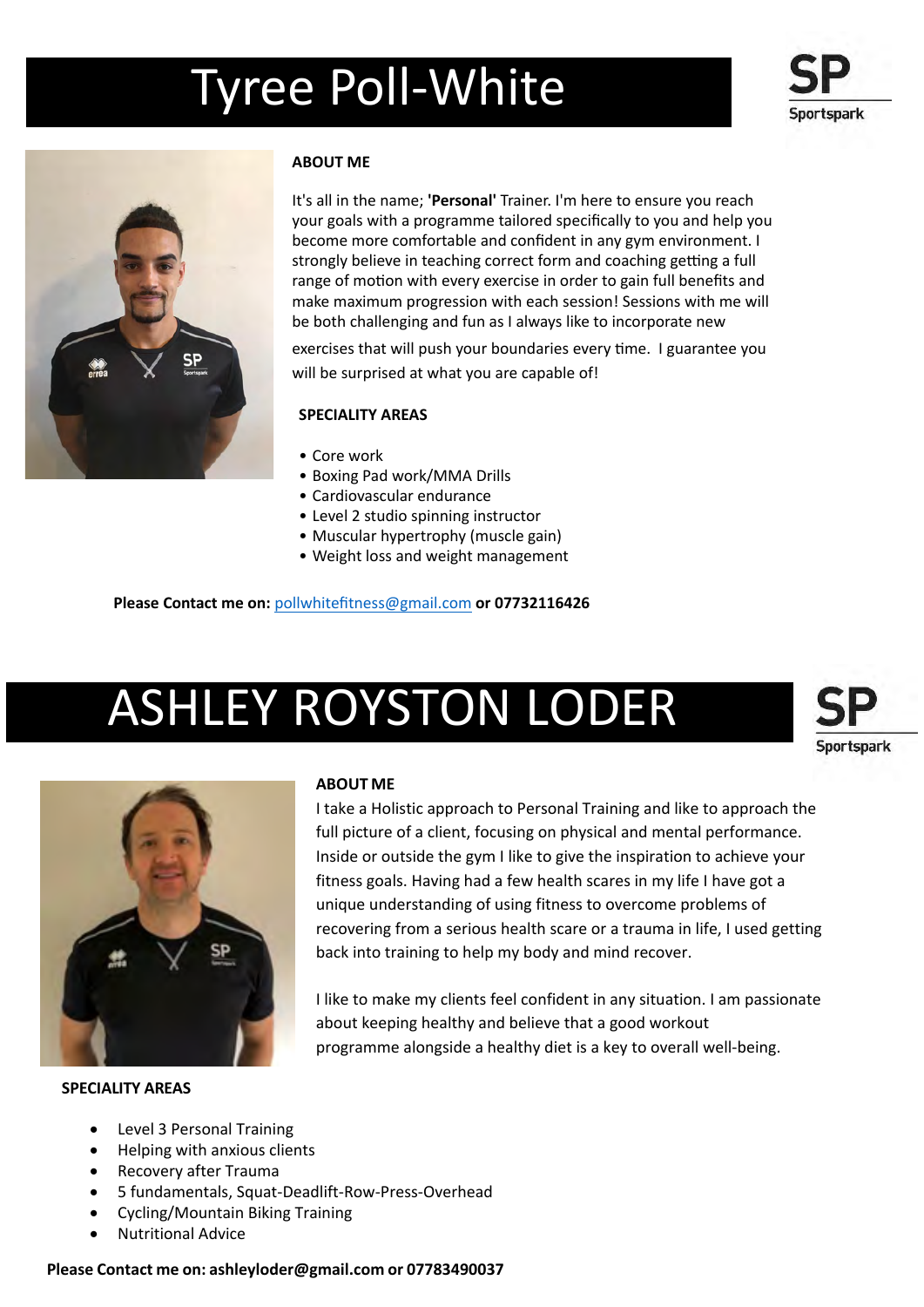# Paige Forbes





# **ABOUT ME**

I know that nobody wants to make a fool of themselves in the gym, that's why I'm here to make you feel comfortable and that strong focus on correct form in the gym to help you build confidence in your technique; no injuries or ego-lifting here - I believe in taking training back to the basics with compound lifts to get stronger in a safe and time-efficient way. I specialise in fat loss, muscle growth (especially legs and glutes!) and will always make sure you have a good time in every session while building strength and confidence in the gym - and in your own skin too. you belong in this environment! Training with me will give you a

# **SPECIALITY AREAS**

- Lifting technique
- Muscular hypertrophy (muscle growth)
- Strength training
- [Weight man](mailto:c.macfarlane@uea.ac.uk)agement

# **Please contact me on:** paigeyf1996@gmail.com **or 07432146743**

# Andy Meeson





# **ABOUT ME**

I am a 3rd Dan Taekwondo instructor with over 10 years' experience teaching my own classes. As a friendly and approachable personal trainer, I aim to incorporate my martial arts expertise when training my clients. This type of training can be beneficial and tailored to all types of abilities. Introducing them to a range of pad drills and skills in a fun and enjoyable way. This mixed with bodyweight exercises, opens your mind to new and exciting ways to work your cardiovascular system other than using the general machines, whether it is too lose weight, tone up or muscle gain.

# **SPECIALITY AREAS**

- Correct lifting technique, Pad work, weight loss, Hypertrophy and Stretching.
- Level 3 Personal Trainer
- UK Certified Taekwondo Instructor
- [3rd Dan](mailto:andymeeso@hotmail.co.uk) Taekwondo Instructor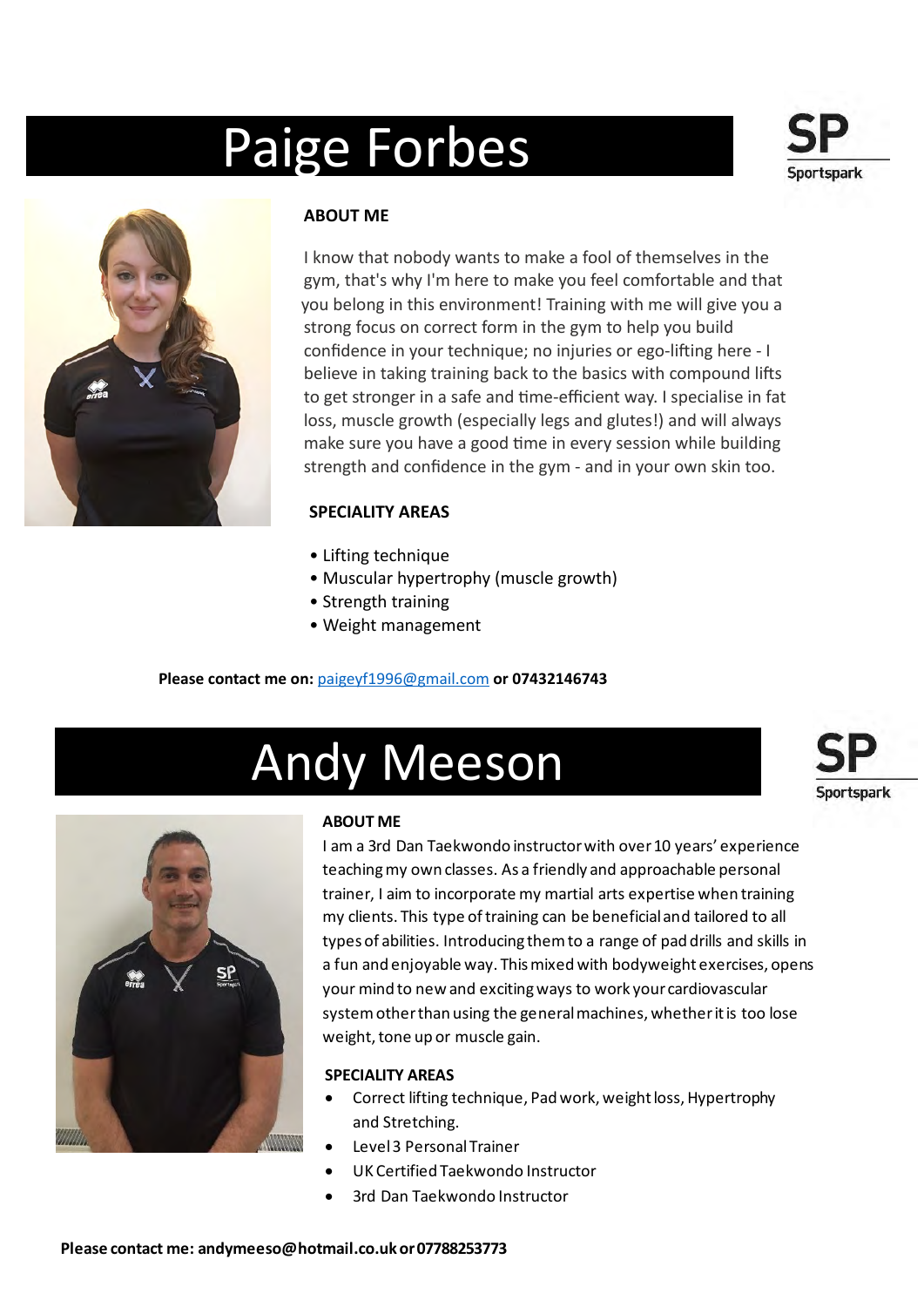# Conni Mekkiou

**ABOUT ME** 

of taking over it.





### **SPECIALITY AREAS**

# • Combining group exercise with gym training

- Stretching/flexibility
- Les Mills BODYCOMBAT, BODYBALANCE & BODYPUMP
- Level 3 Personal Trainer & Level 2 Exercise to Music

### **Please contact me on: connifitness@outlook.com or 07887403126**

# ADAM TODD





# **ABOUT ME**

I have been a Personal Trainer since 2017 and a Strength and Conditioning [coach since 201](mailto:connifitness@outlook.com)8. My love for training comes from my sporting background, having played sport my whole life; I developed an interest in fitness to try to better my performances to stand out in the sports I play. I am passionate about helping people achieve their goals and reaching their full potential, and pride myself on my customer care. Every program I write I will try to make fun and engaging while making sure you are progressing and improving. I am aspiring to be a full time strength and conditioning coach and really enjoy working with athletes who are looking to improve there: Speed, Strength and Power. I have learned a number of skills working in the industry, which means I am able to work with anyone and any fitness goal they have.

I started in the fitness industry in 2016 as a Les Mills group exercise instructor, and went on to personal training to be able to help people on an individual basis, too. I know how challenging it can be to create workouts that are effective and fit in with your group fitness classes, and I understand the gym can be a daunting place if you're not sure where to start. Whether you come from group exercise or not, if you

compassionate approach, and believe in keeping fitness simple but effective. Whatever your goal is, my aim is to get you moving in a way that you enjoy, that benefits you, and that fits in with your life instead

need guidance with your training, I'm here to help! I have a

# **QUALIFICATIONS**

- Athletic Development (Strength, Power, Speed and Agility)
- Body Composition (Hypotrophy and Weight loss)
- Experienced at coaching correct technique
- Return to play
- Degree in Applied Sport Science

**Please contact me on: adam.todd@atp-norfolk.co.uk or 07805641587 or visit athletes-training-forperformance.co.uk**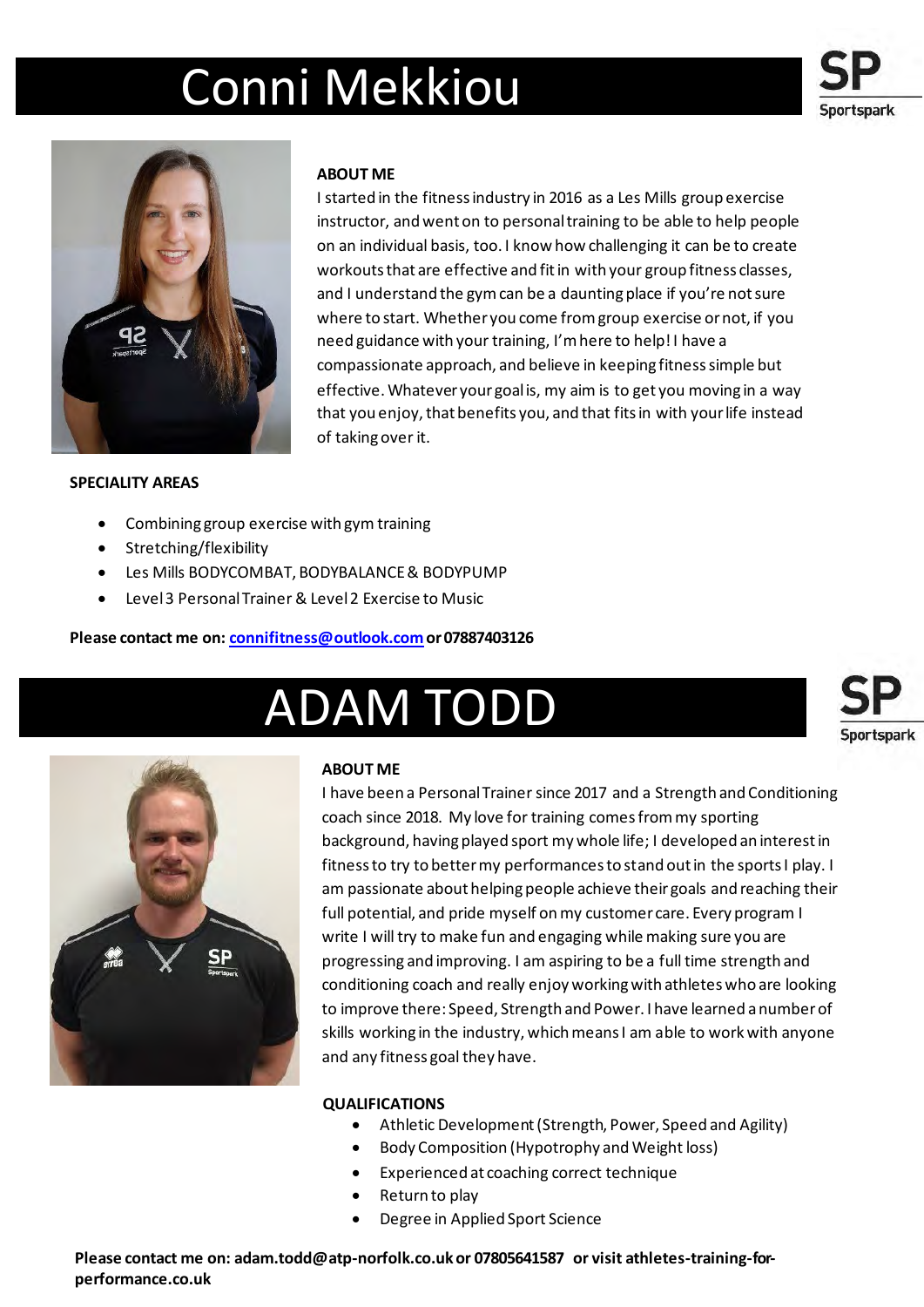# DAISY MATTLESS





# **ABOUT ME**

Being a competitive swimmer from a young age equipped me with an attitude of appreciation for the consistency and mindset it takes to progress and achieve at a high level, as well as an understanding that success in any area of our lives means taking care of our wellbeing, first and foremost.

To me, training is a journey of finding and building your inner, mental and physical strength, embracing and taking pride in your process, at your pace.

I operate from a calm, present place, with the dedication to help others feel empowered from the inside out.

#### **SPECIALITY AREAS**

- Level 3 Personal Training
- Competitive swimming, running & weight lifting
- Mental Health and Wellbeing
- Building Muscle
- Tone and Sculpt

**Please Contact me on: daisymattless@yahoo.co.uk or 01603 593865**

# MASH RAHMAN



# **ABOUT ME**

II am passionate about helping who I work with to become the healthiest, happiest version of themselves and to have the most positive impact that I can on their lives.

My goal is to help people find the right balance for them which means that they can explore their lives to the fullest plus looking, feeling and performing to their full potential. This goes way beyond fitness, that's a given, this also covers mindset, motivation, performance, total fitness and lifestyle. It's all about wellbeing and creating good habits.

# **SPECIALITY ARAS**

- Level 3 Personal Training
- Level 2 Gym Instructor
- Level 3 award in First Aid at work.